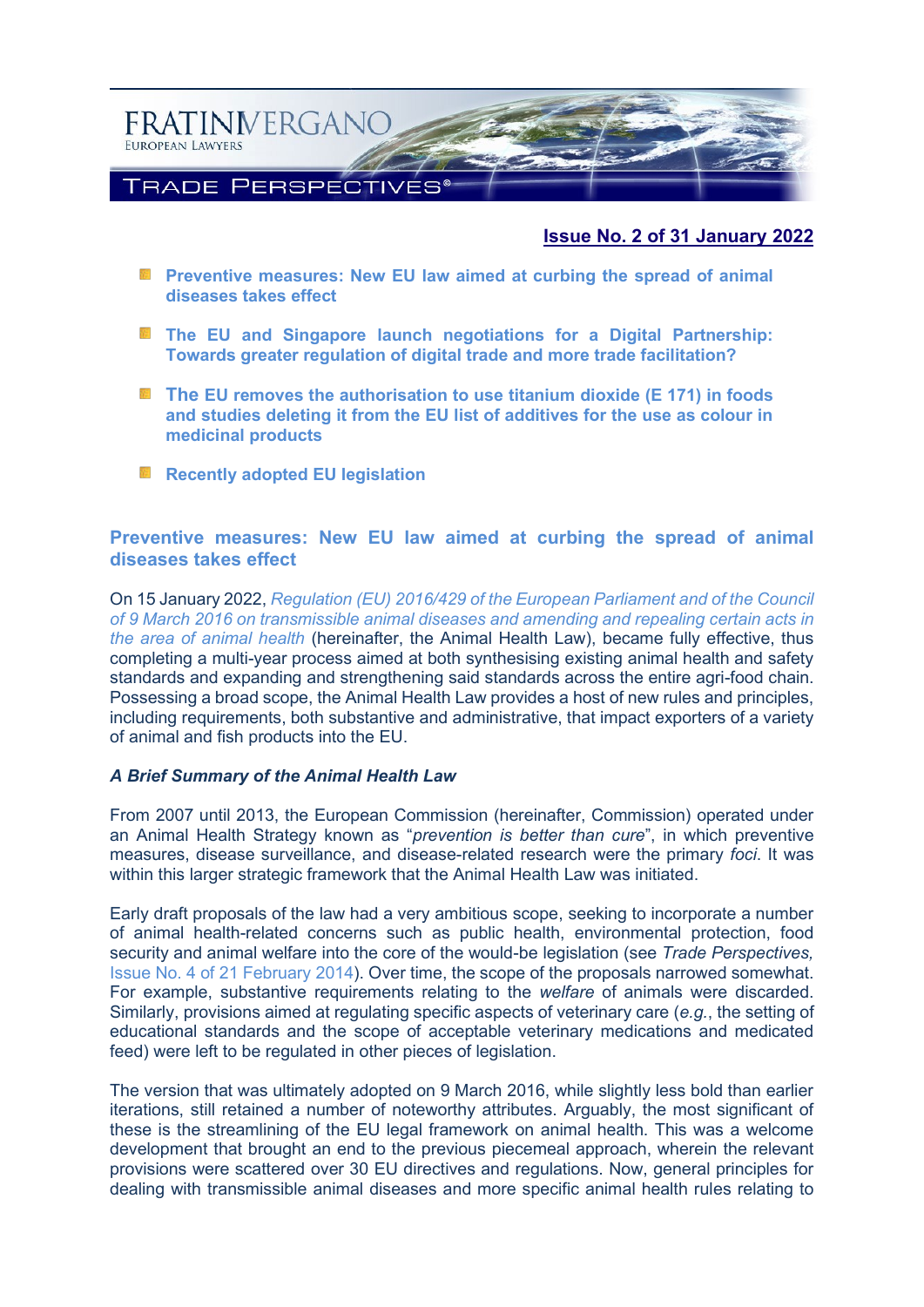disease prevention, disease surveillance, control, and eradication, are housed under one regulation.

This is not to say that the Animal Health Law, which aims primarily at preventing the spread of transmissible animal diseases among humans and/or animals, is merely a rehash of old rules in a new consolidated document. On the contrary, there are a number of innovations in the regulation, as well. Among the new elements introduced by the Animal Health Law are: 1) Enhanced guidance for creating lists of animal diseases '*of concern*' to the EU; 2) The establishment of basic responsibilities of animal keepers and veterinarians with respect to preventing and detecting animal diseases; and 3) The creation of a new system for EU notification and reporting of animal diseases, the *Animal Disease Information System*. Also noteworthy are the concerted efforts made within the body of the Animal Health Law to have greater convergence with international standards on animal health, as set forth by the World Organisation for Animal Health (hereinafter, OIE), the organisation recognised by the World Trade Organization (hereinafter, WTO) in animal health-related matters. This is potentially a wise gambit, as the relevant international trade agreement in this sphere, the WTO Agreement on the Application of Sanitary and Phytosanitary Measures (hereinafter, SPS Agreement), incentivises '*conformity*' with international standards by presuming the consistency of such '*conforming*' measures with WTO obligations (see Article 3.2 of the SPS Agreement).

Importantly, much of the Animal Health Law became operational in the Spring of 2021. However, as discussed more fully below, conformity with the regulations among exporters to the EU was delayed until 15 January 2022.

### *Trade Impacts of the Animal Health Law Generally*

The area of the Animal Health Law most directly impactful on trade flows into and out of (and within) the EU is found largely in Part V of the Animal Health Law, entitled "*Entry into the Union and Export*" (hereinafter, Part V). Part V of the Animal Health Law has been further effectuated through the *[Commission Delegated Regulation \(EU\) 2020/692 of 30 January 2020](https://eur-lex.europa.eu/legal-content/EN/ALL/?uri=CELEX:32020R0692)*, and a quartet of implementing regulations. Three of the implementing regulations concern certification requirements. In particular, *[Commission Implementing Regulation \(EU\) 2020/2235](https://eur-lex.europa.eu/eli/reg_impl/2020/2235/oj)  [of 16 December 2020](https://eur-lex.europa.eu/eli/reg_impl/2020/2235/oj)* provides model animal health certificates, model official certificates and model animal health/official certificates, for the entry into the EU and movements within the EU of consignments of certain categories of animals and goods, including, *inter alia*, composite products, germinal products, animal by-products, sprouts for human consumption, and seeds intended for the production of sprouts for human consumption. The second, *[Commission](https://eur-lex.europa.eu/legal-content/EN/TXT/?uri=CELEX:32020R2236)  [Implementing Regulation \(EU\) 2020/2236 of 16 December 2020](https://eur-lex.europa.eu/legal-content/EN/TXT/?uri=CELEX:32020R2236)* deals with consignments of certain categories of terrestrial animals and germinal products thereof, and the third, [Commission Implementing Regulation \(EU\) 2021/403 of 24 March 2021,](https://eur-lex.europa.eu/legal-content/EN/TXT/?uri=CELEX:32021R0403) concerns consignments of aquatic animals and of certain products of animal origin from aquatic animals. The fourth implementing regulation, namely *[Commission Implementing Regulation \(EU\)](https://eur-lex.europa.eu/legal-content/EN/ALL/?uri=CELEX%3A32021R0404)  [2021/404 of 24 March 2021](https://eur-lex.europa.eu/legal-content/EN/ALL/?uri=CELEX%3A32021R0404)*, sets forth the list of third countries, territories, and/or particular zones within said countries or territories, from which the entry into the EU of animals, germinal products, and products of animal origin is permitted.

In essence, the new requirements contained in the implementing regulations represent a revamping of certain certificates and declarations for movement both for the entry into the EU of the aforementioned products and for their transport across EU Member States. Indeed, collectively, the *Commission Implementing Regulations 2020/2235*, *2020/2236*, and *2021/404* now act as the repositories of the certification requirements, providing information in the three documents that was previously spread across a plethora of different directives, regulations, and decisions.

While there are efficiency gains for impacted countries (and their exporters) in having a more centralised group of regulations to navigate, there are also administrative challenges associated with the new certification requirements, a point which is discussed in greater detail below. In recognition of those challenges, a transitional period has been in effect since the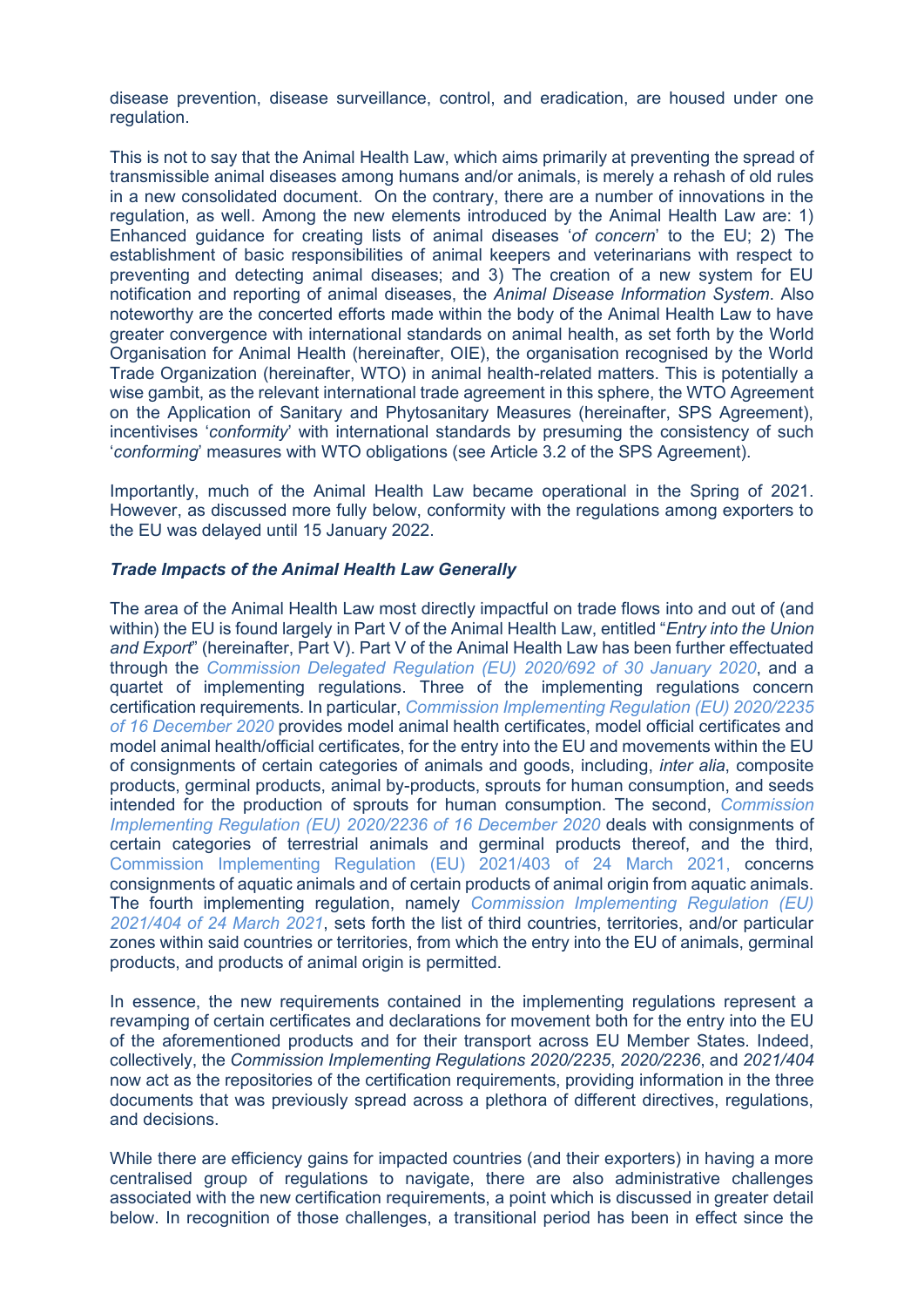Spring of 2021, when the Animal Health Law first officially came into force. This transitional period, which was initially supposed to conclude in October of 2021, was ultimately extended to 15 January 2022.

## *A Closer Look: Impact of the Animal Health Law on Exporting Fish Products into the EU*

The impact of the Animal Health Law on exporters to the EU can perhaps be seen more clearly by focusing on a particular industry. Consider the elements of the Animal Health Law that may affect fish and seafood exporters to the EU, including: (re)classification of certain species; new substantive rules; and more onerous certification requirements.

One potentially impactful aspect of the Animal Health Law for fish and seafood exporters concerns the instances in which certain products have been re-categorised. For example, under the law, scallops and processed shellfish have been reclassified from '*fishery products*' to '*live bivalve molluscs and their products*'. This has the effect of bringing these species under more intense disease controls. Similarly, new substantive obligations are clearly relevant to seafood exporters. For example, there is a new rule that requires that certain species be '*listed*' as containing a heightened risk for carrying certain diseases. These '*listed*' species are required to be inspected and certified as '*disease-free*' by an official veterinarian before their exports to the EU. Finally, new certification requirements can prove challenging. In the context of *Commission Implementing Regulation (EU) 2020/2236*, seafood exporters are required to provide information meant to improve traceability and biosecurity. This can increase the time burdens and costs associated with exportation. These requirements add to the existing obligations under the EU's rules on illegal, unreported, and unregulated (IUU) fishing by virtue of *[Council Regulation \(EC\) No 1005/2008 of 29 September 2008 establishing a Community](https://eur-lex.europa.eu/legal-content/EN/ALL/?uri=CELEX:32008R1005)  [system to prevent, deter and eliminate illegal, unreported and unregulated fishing](https://eur-lex.europa.eu/legal-content/EN/ALL/?uri=CELEX:32008R1005)*.

As the EU's new Animal Health Law takes effect, the affected industries and the relevant exporting country agencies are working to adapt. For example, the *Canadian Food Inspection Agency* recently issued a notice to those in the fish and seafood industries in Canada that "*advanced requests for export certification of each shipment prior to export will be required for live and fresh seafood leaving for the EU on, and after, January 15, 2022*". This is very likely being done to accommodate the requirements related to the aforementioned '*listed*' species. Similar communiques are likely being extended in a host of other countries throughout the world and operators around the world should closely review the new rules to avoid having their goods rejected upon importation into the EU.

## *A Look Ahead*

For a world which is now two years into a global pandemic, the need for regulations like the Animal Health Law is relatively intuitive. Still, such a broad piece of legislation is apt to have points of complementarity and also points of friction with other policy endeavours. Where trade law and policy is concerned, there are opportunities for the Animal Health Law to act as a facilitator of strong international health standards, in conformity with the OIE, and perhaps even serve to create efficiency gains, insofar as it streamlines regulatory content. However, there is also the possibility that the Animal Health Law will create burdens to trade facilitation and/or will be viewed in some quarters as a source for hidden protectionism. With the law now in full effect, the coming weeks, months, and years shall provide the source material for the story to be told.

# <span id="page-2-0"></span>**The EU and Singapore launch negotiations for a Digital Partnership: Towards greater regulation of digital trade and more trade facilitation?**

In recent times, electronic commerce (hereinafter, e-commerce) and digital trade have grown substantially, but the relevant legal frameworks are lagging behind and efforts, domestically, as well as internationally, are underway for the rules to catch up. On 7 December 2021, the EU and Singapore announced in a *[Joint Statement](https://trade.ec.europa.eu/doclib/press/index.cfm?id=2337)* their shared intention to advance towards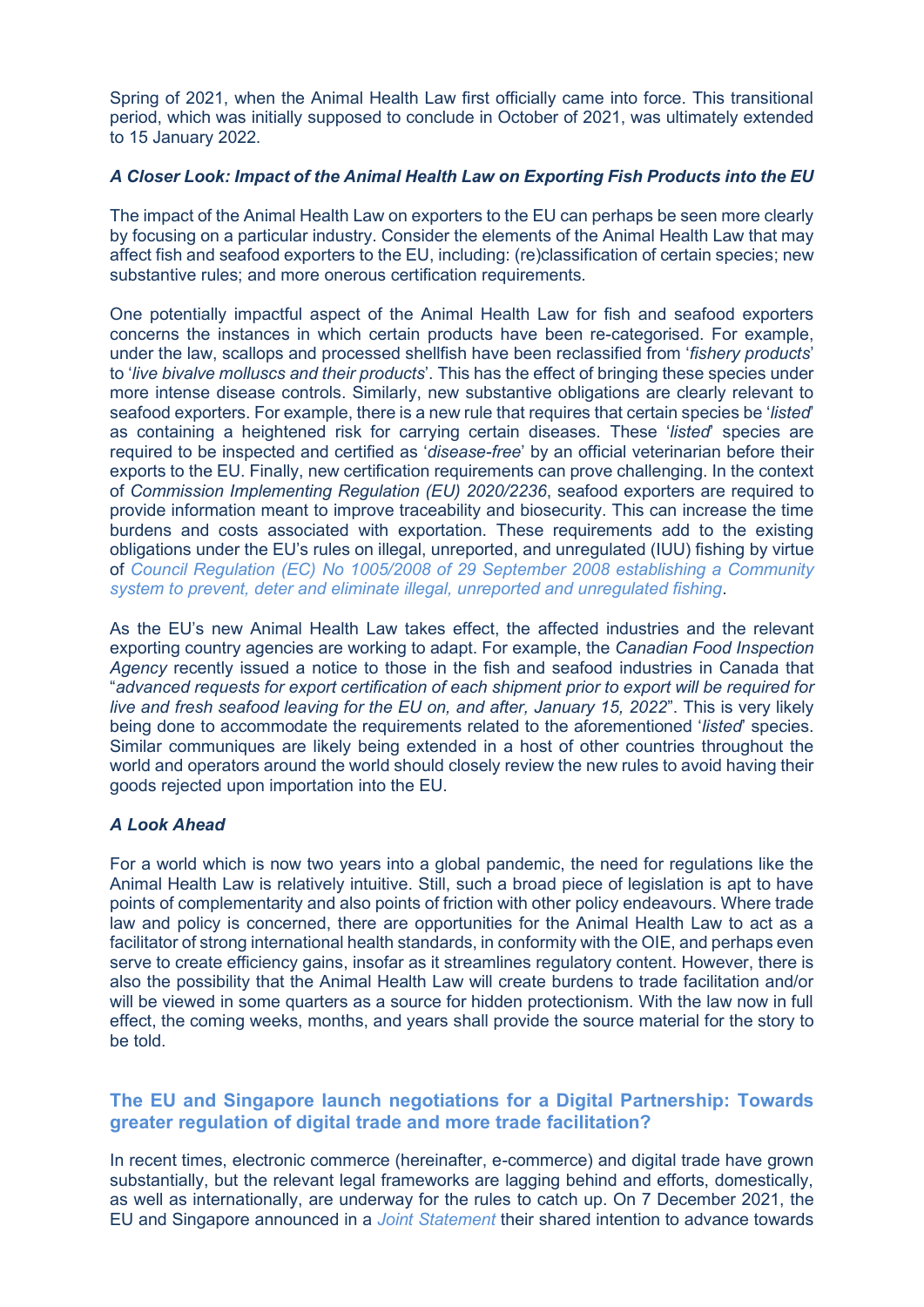a comprehensive EU-Singapore Digital Partnership. The growing importance of digital trade creates significant commercial opportunities, but the legal challenges at the domestic and international level, due to the divergences in regulatory approaches, negatively affect trade and underline the importance of international cooperation and negotiations to develop common approaches.

### *Growing importance of e-commerce and digital trade*

Efforts are underway, both domestically and internationally, for the rules to catch up with the fast-paced growth of digital trade that has swept through global markets, also as a reaction to the constraints inflicted by the *Covid-19* pandemic. Broadly speaking, the Organisation for Economic Co-operation and Development (OECD) defines '*digital trade*' as "*digitally enabled trade in goods and services, whether digitally or physically delivered, covering cross-border trade and data flows*". '*E-commerce*' is considered as an element of digital trade that specifically addresses the sale and purchase of goods or services via digital platforms.

Notably, as digital trade plays an increasingly large role in terms of trade and trade volumes, developing common approaches on certain aspects, such as data flows (*i.e*., the "*movement of data through a system comprised of software, hardware or a combination of both*"), digital connectivity (*i.e*., network connections), interoperability (*i.e.*, *the ability of a system to exchange and make use of information*), data localisation (*i.e., mandatory requirements directly or indirectly stipulating that data be stored or processed, exclusively or non-exclusively, within a specified territory)*, and data privacy at the international level, appear to be actions of critical urgency. Essentially, common approaches to digital trade governance could allow for compatible rules on digital trade that, in turn, would facilitate and expand global trade. In this context, the *[Joint Statement](https://trade.ec.europa.eu/doclib/press/index.cfm?id=2337)* by the EU and Singapore states that the Digital Partnership would "*further deepen digital ties and expand bilateral trade and investments, ensuring that workers and businesses, especially small and medium-sized enterprises, benefit from opportunities in the growing global digital economy".*

### *Increasing regulation of digital trade aspects at the international level*

Efforts to develop common rules on digital trade are ongoing, notably in the context of the plurilateral negotiations for a World Trade Organization (WTO) Agreement on Trade-Related Aspects of Electronic Commerce (see *Trade Perspectives*, [Issue No. 17 of 24 September](http://www.fratinivergano.eu/en/trade-perspectives/26-september-2021/#Regulating%20data%20flows)  [2021\)](http://www.fratinivergano.eu/en/trade-perspectives/26-september-2021/#Regulating%20data%20flows). On 14 December 2021, the participating WTO Members announced the finalisation of a clean text on certain issues, such as online consumer protection, electronic signatures and authentication, open government data, and electronic contracts. The participating WTO Members expect to secure convergence on the majority of the remaining issues, such as customs duties on electronic transmissions, cross-border data flows, data localisation, cybersecurity, and electronic invoicing, by the end of 2022.

In parallel, countries around the world are also resorting to develop rules to facilitate digital trade through dedicated provisions and chapters in their Preferential Trade Agreements (hereinafter, PTAs). This approach is in line with recent trade liberalisation trends and has led to bilateral and regional rules on key issues, such as data flows, digital connectivity (*i.e*., network connections), interoperability, and data privacy. These rules allow businesses within the countries that are parties to such PTAs to have greater legal certainty in their digital crossborder trading activities. Moreover, rules prohibiting requirements to establish local computing facilities as a condition for market access are important commitments, given the significant costs involved in such data localisation requirements.

In the past, the EU has included limited rules on e-commerce in its trade agreements but has, more recently, developed a template chapter on '*Digital Trade*', which is becoming a standard element in the EU's approach for its preferential trade agreements with third countries. As opposed to focusing merely on aspects related to e-commerce, the EU's approach to digital trade has also included, *inter alia*, the prohibition on customs duties on electronic transmissions, rules on data flows, the regulation of data localisation, and the protection of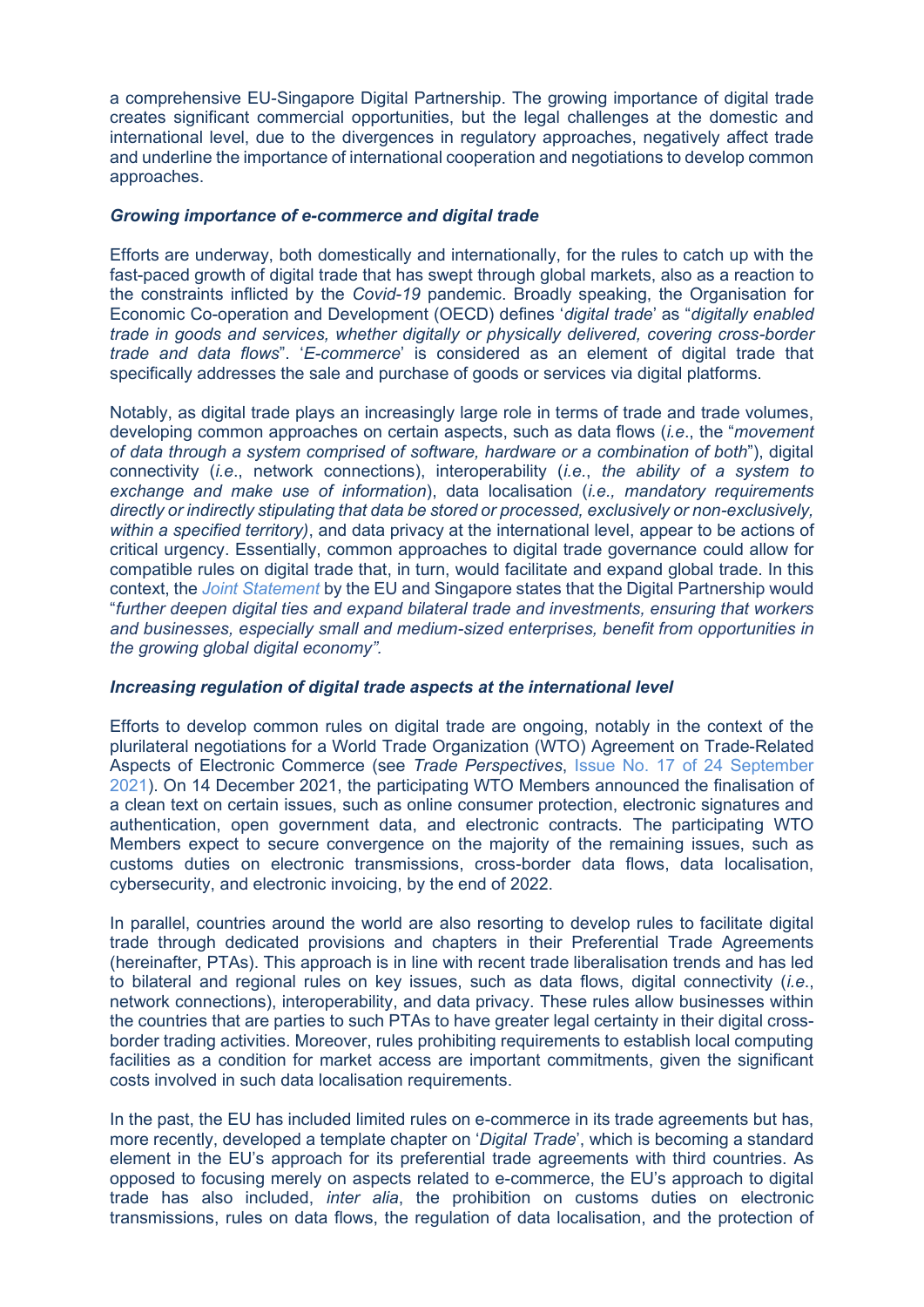software codes. The EU-UK Trade and Cooperation Agreement is the first PTA in which the EU agreed to commitments on cross-border data flows.

At the same time, Singapore is involved in developing a more digital-friendly legal framework through bilateral agreements, as well as in the context of regional integration within the Association of Southeast Asian Nations (hereinafter, ASEAN), which groups Brunei Darussalam, Cambodia, Indonesia, Lao PDR, Malaysia, Myanmar, the Philippines, Singapore, Thailand, and Viet Nam. Collectively, ASEAN Member States have developed various legal instruments in an effort to enhance and facilitate cross-border e-commerce transactions within the region. Most importantly, on 12 November 2018, ASEAN Member States signed the *[ASEAN Agreement on Electronic Commerce](https://agreement.asean.org/media/download/20190306035048.pdf)*, which was adopted on 22 January 2019 (see *Trade Perspectives*, [Issue No. 7 of 9 April 2021\)](http://www.fratinivergano.eu/static/upload/1/1/21.04_.09_TP_Issue_7-2021_.pdf). Additionally, Singapore is Party to the Comprehensive and Progressive Agreement for Trans-Pacific Partnership (hereinafter, CPTPP), and the Regional Comprehensive Economic Partnership (hereinafter, RCEP) that contain detailed commitments on key digital trade aspects, such as '*Personal information protection'*, '*Cross-border transfer of information by electronic means'*, the '*Location of computing facilities',* and the protection of software codes.

### *A new approach: Singapore's Digital Economy Agreements*

Most recently, Singapore has placed particular emphasis on negotiating so-called '*Digital Economy Agreements'* or '*Digital Economy Partnership Agreements'*. According to Singapore's Ministry of Trade and industry, a *'Digital Economy Agreement*' (hereinafter, DEA) "*establishes digital trade rules and digital economy collaborations between two or more economies*". Through the DEAs with key trading partners, Singapore seeks "*to develop international frameworks to foster interoperability of standards and systems and support businesses, especially SMEs, engaging in digital trade and electronic commerce*". So far, Singapore has concluded negotiations on four DEAs, namely: 1) The *[Digital Economy](https://www.mti.gov.sg/Improving-Trade/Digital-Economy-Agreements/The-Digital-Economy-Partnership-Agreement)  [Partnership Agreement](https://www.mti.gov.sg/Improving-Trade/Digital-Economy-Agreements/The-Digital-Economy-Partnership-Agreement)* (DEPA) with Chile and New Zealand, in force since 7 January 2021; 2) The *[Singapore-Australia Digital Economy Agreement](https://www.mti.gov.sg/Improving-Trade/Digital-Economy-Agreements/The-Singapore-Australia-Digital-Economy-Agreement)* (SADEA), in force since 8 December 2020; 3) The *[UK-Singapore Digital Economy Agreement](https://www.mti.gov.sg/Improving-Trade/Digital-Economy-Agreements/UKSDEA)* (UKSDEA), signed on 9 December 2021, but not yet in force; and 4) The *[Korea-Singapore Digital Partnership Agreement](https://www.mti.gov.sg/Improving-Trade/Digital-Economy-Agreements/KSDPA)* (KSDPA), signed on 15 December 2021, and also not yet in force). The DEPA, the UKSDEA, and the KSDPA are stand-alone digital agreements, while the SADEA introduces a new Chapter 14 relating to '*Electronic commerce*' into the existing Singapore-Australia Free Trade Agreement.

Essentially, Singapore's DEAs are very detailed and broad in scope, covering commitments relating to various aspects of digital trade and the related trade facilitation. More specifically, the DEAs include detailed provisions on '*Paperless trading*' (*i.e.*, accepting electronic versions of administrative documents, such as phytosanitary certificates) and on emerging trends and technologies, such as cooperation on '*Fintech*' and Regulatory Technology ('*Regtech*'), as well as '*Artificial intelligence'.* The DEAs also contain clear commitments relating to personal data protection, cross-border data transfers, and a prohibition on data localisation requirements, as well as the protection of software codes.

### *The future EU-Singapore Digital Partnership*

On 7 December 2021, the EU and Singapore announced in a *Joint Statement* their shared intention to advance towards a comprehensive EU-Singapore digital partnership. According to the *Joint Statement*, "*this marks the EU and Singapore's shared vision of bringing their strong*  bilateral trade partnership into the digital future, building on the entry into force of the EU-Singapore Free Trade Agreement *in 2019*". EU and Singapore officials were tasked to start technical discussions and identify the relevant digital trade elements. According to the *Joint Statement*, "*to maximise the benefits of the digital economy for workers, businesses and societies, it is important to ensure the connectivity and interoperability of digital markets and policy frameworks, to lift barriers and facilitate digital trade, as well as to provide legal certainty for businesses and to protect consumers*".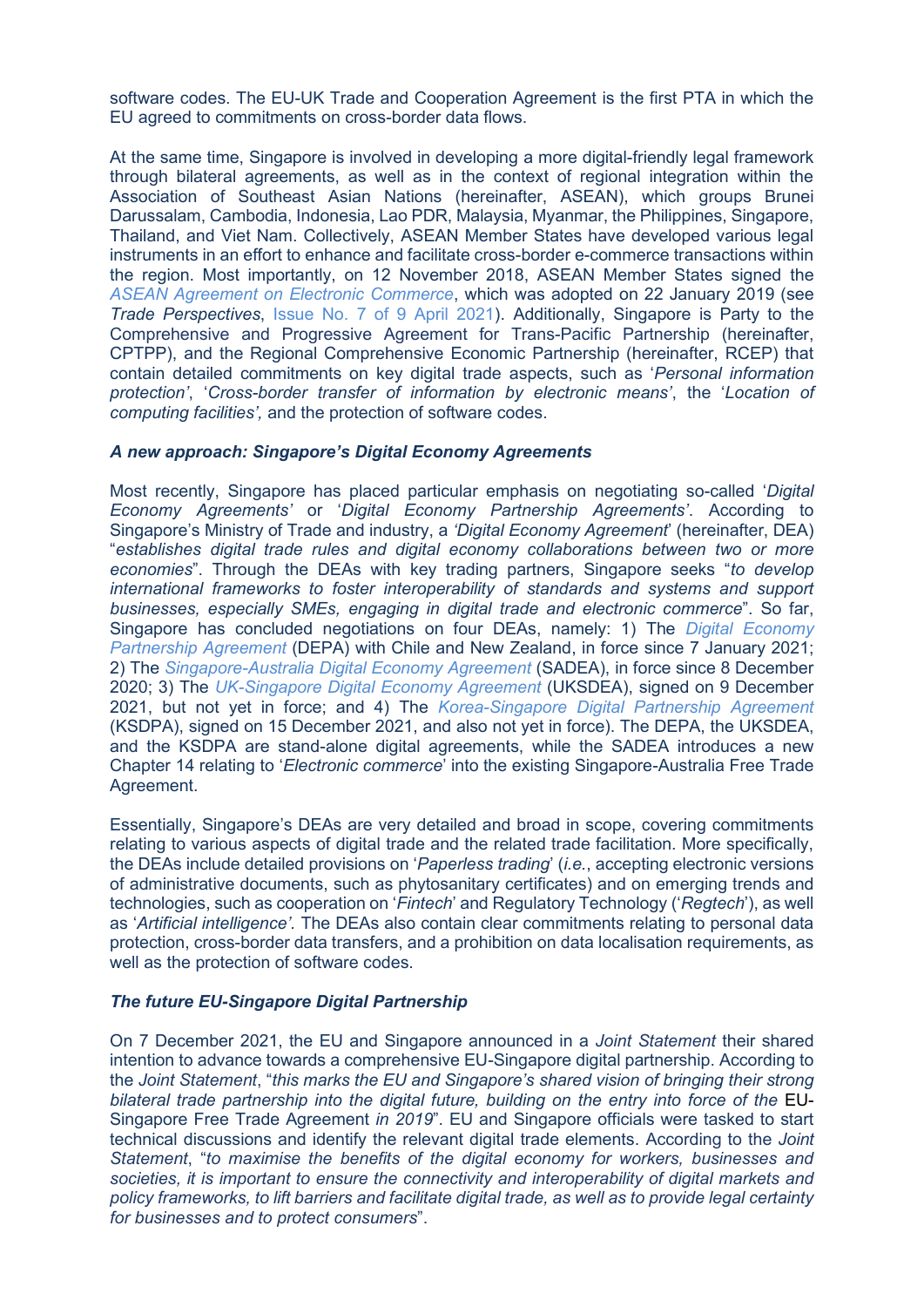The provisions of the *[EU-Singapore Free Trade Agreement](https://www.efta.int/sites/default/files/documents/legal-texts/free-trade-relations/singapore/EFTA-Singapore-Main-Agreement-2021.pdf)* (hereinafter, EUSFTA) on electronic commerce are very limited in scope and in the depth of their coverage, mostly providing for cooperation and regulatory dialogue on electronic signatures, the liability of intermediary service providers with respect to the transmission or storage of information, the treatment of unsolicited electronic commercial communications, and the protection of consumers. Therefore, modernising the EUSFTA provisions on electronic commerce with clear language on key digital trade issues, such as cross-border data flows, data protection, and on the trends and innovations in the recent agreements, such as Singapore's DEAs, could be a significant upgrade of the EU's approach to digital trade rules in PTAs, and could also enable businesses to benefit from commercial opportunities in the EU and Singapore. In this context, the *Joint Statement* notes that "*today, over 60% of global GDP is already digital, and both parties recognise that jobs and growth opportunities in the digital economy will become increasingly important in the future*".

The future EU-Singapore Digital Partnership is an opportunity for the EU to contribute to the global standard-setting of digital trade and with respect to other countries in the ASEAN region. In this context, the *Joint Statement* affirms that "*the joint announcement signals the EU's commitment to deepen digital cooperation with like-minded partners in the Indo-Pacific region, coming after the EU Indo-Pacific Strategy that states the EU's interest to explore the launch of negotiations on a Digital Partnership Agreement with Singapore*". The EU's *[Strategy for](https://ec.europa.eu/commission/presscorner/detail/en/QANDA_21_4709)  [cooperation in the Indo-Pacific](https://ec.europa.eu/commission/presscorner/detail/en/QANDA_21_4709)*, adopted by the Council of the EU on 19 April 2021, aims, *inter alia*, at developing standards in new technologies. Apart from Singapore, the EU has also committed to negotiate digital partnership agreements with Japan and Korea.

### *Towards greater regulation of digital trade?*

Digital transactions have literally revolutionised the world and have evolved rapidly over the past few years, with important implications for international trade. At the same time, domestic rules, for example on data localisation, risk to negatively affect trade and demonstrate the importance of bilateral, plurilateral, and multilateral agreements or coordination regarding the relevant rules. The EU should use the important opportunity of the negotiations for partnership agreements with Japan, Korea, and Singapore to achieve ambitious agreements and forwardlooking rules on digital trade, which set the standards for similar agreements or chapters in PTAs with other trading partners. All interested stakeholders should closely monitor the related developments and engage with negotiators to put forth their industry's positions and needs.

# <span id="page-5-0"></span>**The EU removes the authorisation to use titanium dioxide (E 171) in foods and studies deleting it from the EU list of additives for the use as colour in medicinal products**

On 14 January 2022, the European Commission (hereinafter, Commission) adopted *Regulation (EU) 2022/63 amending Annexes [II and III to Regulation \(EC\) No 1333/2008 of the](https://eur-lex.europa.eu/legal-content/EN/TXT/?uri=uriserv%3AOJ.L_.2022.011.01.0001.01.ENG&toc=OJ%3AL%3A2022%3A011%3ATOC)  [European Parliament and of the Council as regards the food additive titanium dioxide \(E 171\)](https://eur-lex.europa.eu/legal-content/EN/TXT/?uri=uriserv%3AOJ.L_.2022.011.01.0001.01.ENG&toc=OJ%3AL%3A2022%3A011%3ATOC)*. *Regulation (EU) 2022/63* removes the authorisation to use titanium dioxide (E 171) in foods and states that the Commission considers deleting it from the EU's list of additives for the use as colour in medicinal products within three years. The article looks at the different uses of titanium dioxide and why it is difficult to replace it, particularly in medicinal products.

## *Titanium dioxide and its uses*

Titanium dioxide is the naturally occurring oxide of titanium, with the chemical formula  $TiO<sub>2</sub>$ . Titanium dioxide is listed as food colourant E171 in part B of Annex II (*i.e.*, the EU list of additives approved for use in foods and the conditions of their use) of *[Regulation \(EC\) No](https://eur-lex.europa.eu/legal-content/EN/TXT/?uri=celex%3A32008R1333)  [1333/2008 on food additives](https://eur-lex.europa.eu/legal-content/EN/TXT/?uri=celex%3A32008R1333)*. In addition, *[Commission Regulation \(EU\) No 231/2012 laying](https://eur-lex.europa.eu/legal-content/EN/ALL/?uri=celex%3A32012R0231)  [down specifications for food additives listed in Annexes II and III to Regulation \(EC\) No](https://eur-lex.europa.eu/legal-content/EN/ALL/?uri=celex%3A32012R0231)  [1333/2008](https://eur-lex.europa.eu/legal-content/EN/ALL/?uri=celex%3A32012R0231)* provides for technical specifications for E171 relating to origin, purity criteria, and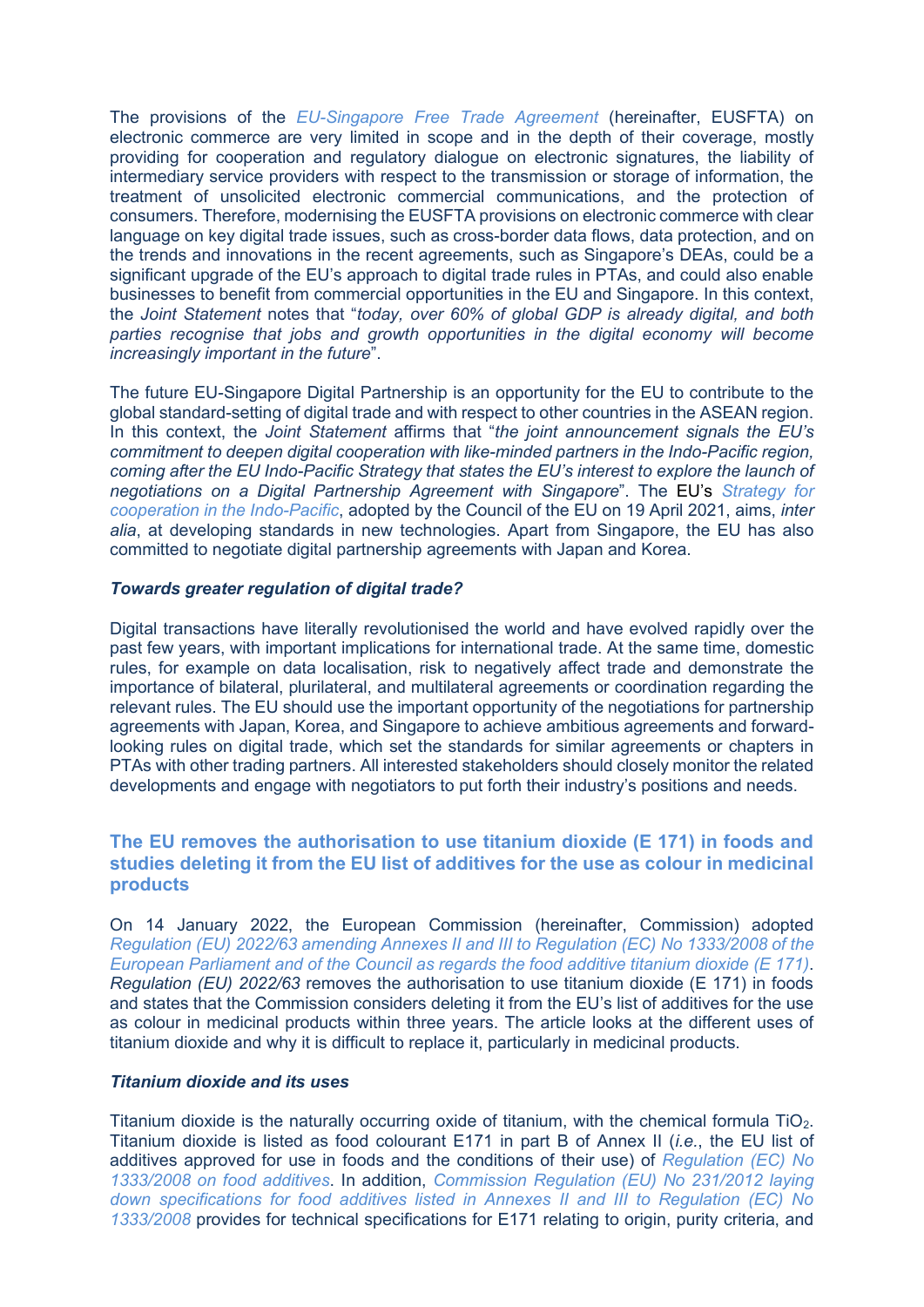any other necessary information. The colourant has no nutritional value and is predominantly used in confectioneries, such as candy covered chocolates, in sweets, chewing gums, bakery products and sauces, to give the product a white, opaque or cloudy effect. The use of titanium dioxide (or E171) in food products must be indicated on the products' ingredient list. It is also used in sunblock because it reflects UV light, as well as in toothpastes and medicines. Titanium dioxide, as a common chemical, is also widely used in other products such as paints, paper, plastics, printing inks, or cosmetic products.

# *Ban of titanium dioxide as food additive*

On 6 May 2021, the European Food Safety Authority (hereinafter, EFSA) published a [scientific](https://www.efsa.europa.eu/en/efsajournal/pub/6585)  [opinion](https://www.efsa.europa.eu/en/efsajournal/pub/6585) on the safety assessment of titanium dioxide (E 171) as a food additive. Further to new relevant information, the opinion takes into account data on the potential genotoxicity of titanium dioxide nanoparticles published before 2016, which had not previously been identified as relevant for the earlier re-evaluation in 2016. In its opinion, the EFSA indicated that, based on all the evidence available, a concern for genotoxicity could not be ruled out, which means that there is a possibility that the use of titanium dioxide as a food additive might cause DNA or chromosomal damage. Given the many uncertainties, the EFSA concluded that titanium dioxide can no longer be considered safe when used as a food additive. The EFSA neither identified nor recommended any new studies that could alleviate the genotoxicity concerns and other remaining uncertainties.

In light of the conclusion of the EFSA's 2021 opinion about the safety of titanium dioxide (E 171) when used as a food additive, the Commission considered it appropriate to remove the authorisation to use titanium dioxide (E 171) in foods. As titanium dioxide (E 171) would no longer be authorised for use in foods, *Regulation (EU) 2022/63* also removes the reference to it from the entry on the use of potassium aluminium silicate (E 555) in Part 1 of Annex III to *Regulation (EC) No 1333/2008*.

However, given that the EFSA did not identify an immediate health concern linked to titanium dioxide (E 171) used as a food additive and, in order to allow for a smooth transition, according to Article 2 of *Regulation (EU) 2022/63*, foods that contain titanium dioxide (E 171) used in accordance with the rules applicable before 7 February 2022 may still be placed on the market until six months after that date. Those foods may then continue to be marketed until their date of minimum durability or '*use by*' date.

# *The use of titanium dioxide in medicines*

The new EFSA opinion assessed titanium dioxide when used as an additive in foods. In medicinal products, titanium dioxide will still be authorised for use until other suitable alternatives are found. This is to avoid causing shortages of medicinal products that could negatively impact public health or animal health and welfare. This approach is supported by the European Medicines Agency's (hereinafter, EMA) [analysis](https://www.ema.europa.eu/en/documents/report/final-feedback-european-medicine-agency-ema-eu-commission-request-evaluate-impact-removal-titanium_en.pdf) on the use of titanium dioxide in medicines, which was published on 8 October 2021.

Titanium dioxide is extensively used as an opacifier and colourant in medicines due to its multiple functionalities. According to [comments](https://www.ema.europa.eu/en/documents/other/annex-i-use-titanium-dioxide-excipient-human-medicines-industry-feedback-qwp-experts/ema-questions_en.pdf) submitted to the EMA on 2 July 2021 by three European associations representing the human medicines manufacturers (*i.e.*, the *Association of the European Self-Care Industry* (AESGP), the *European Federation of Pharmaceutical Industries and Associations* (EFPIA), and *Medicines for Europe*, which represents the European generic, biosimilar and valued added pharmaceutical industries), approximately 91,000 human medicinal products in the EU contain titanium dioxide. Titanium dioxide is used frequently in oral solid dosage forms (*e.g.*, tablets, soft capsules, and hard capsules), and in oral semi-solid dosage forms (*e.g.*, oral paste). According to the industry, 69.75% of tablets contain titanium dioxide. It is present in many essential medicines including antidiabetics, antibiotics, and several veterinary medicinal products. Further to its use as a colourant, titanium dioxide serves, *inter alia*, as a masking agent for taste and smell, to improve product appearance by ensuring that the tablet coating is smooth and easy to swallow, and it prevents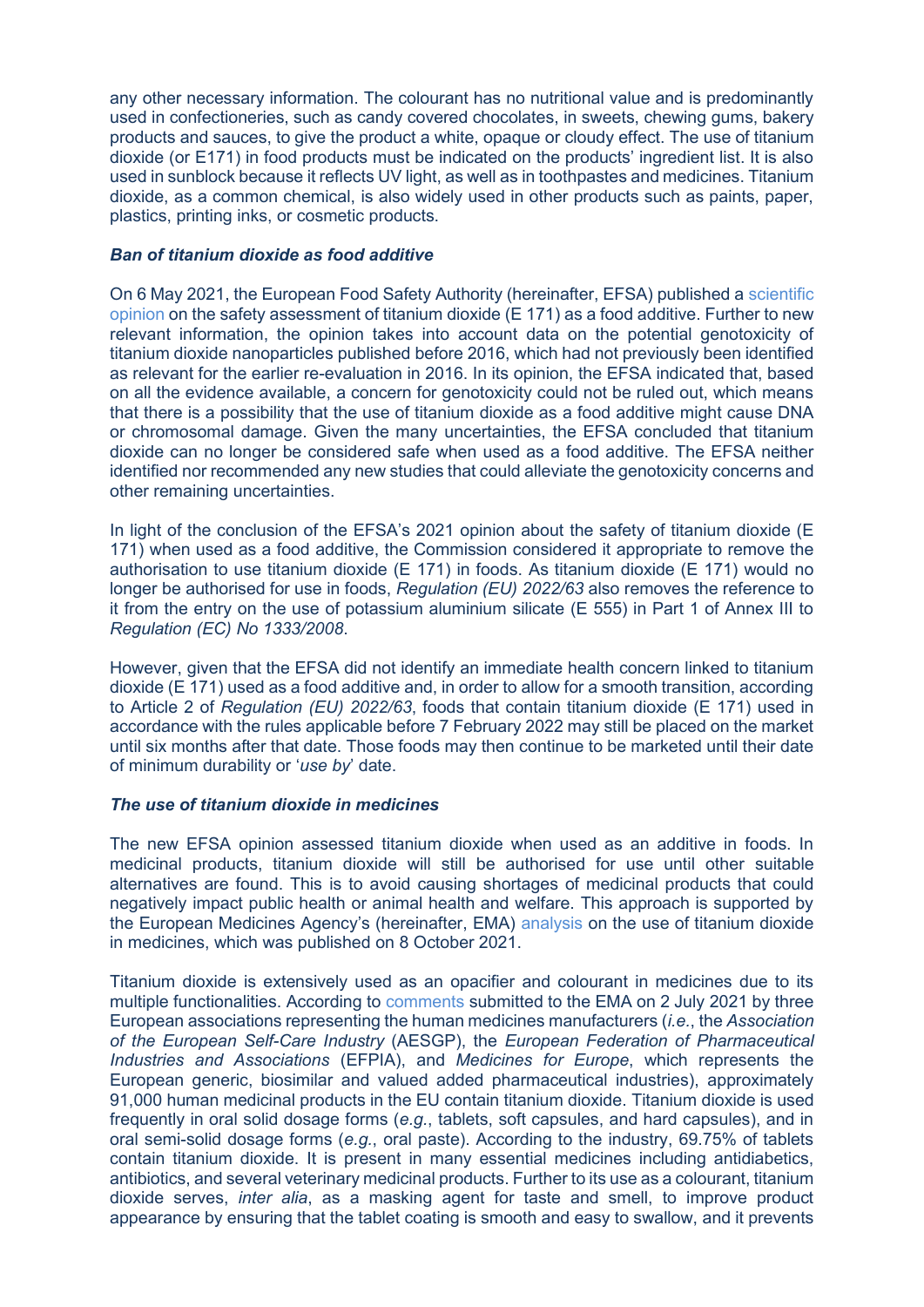water absorption into the tablet. The EMA stresses that, historically, there is a legislative link allowing the use of colourants listed in Annex II to *Regulation (EC) No 1333/2008* in human and veterinary medicinal products without further justification. According to the EMA, this has effectively resulted in the function of titanium dioxide "*being typically described as a 'colourant' in marketing application dossiers although TiO<sup>2</sup> exhibits multiple (highly advantageous) functionalities from a pharmaceutics perspective*", which is "*one reason for the widespread use of TiO2*".

To date, no single material has been identified that provides the same combination of properties that are unique to titanium dioxide. Possible alternatives identified so far include calcium carbonate, talc and starch. However, a number of disadvantages have also been identified with these alternatives (*e.g.*, inability to obtain sufficiently thin films, supply chain issues, mined materials with an associated elemental impurity risk). Therefore, the EMA could not confirm the feasibility of replacing titanium dioxide with those alternative substances. Each affected medicinal product will need an individual review and assessment, which will require investigation of alternatives, product reformulation, generation of new data related to manufacture, dissolution, stability, and potentially new clinical data, which subsequently will all have to be assessed by the national competent authorities and the EMA. The EMA warns that "*direct and indirect impacts on medicines for human and veterinary use are expected to be aggravated in the scenario, where Europe would be the only region globally to ban TiO<sup>2</sup> as excipient in medicines, which would require industry to develop new formulations for the majority of oral solid dose products potentially for the EU only, with titanium dioxide continuing to be used in the majority of medicines globally*".

An acceptable transition period for phasing-out titanium dioxide in medicines is currently difficult to estimate. The time needed to reformulate each individual product could be several years, depending on the level of formulation and studies required, to be followed by the necessary regulatory procedures for assessment and approval. In this respect, the EMA refers to the pharmaceutical industry, which estimates timeframes of seven to twelve years. Considering the scale of the use of titanium dioxide, the time and costs involved in the reformulation and the volume of products impacted, the EMA considers that "*any requirement to replace TiO<sup>2</sup> in medicines will almost certainly cause significant medicines shortages and discontinuations/withdrawals of medicines from the EU/EEA market with major implications for patients and animals. Particular concerns arise in relation to certain vulnerable classes/types of products such as paediatric medicines, orphan medicines, low sales volume products, bee products, etc.)*".

## *The impact on trade of a ban of titanium dioxide in food and possibly in medicines*

The removal of titanium dioxide from Annex II of *Regulation (EC) No 1333/2008 on food additives* was not a surprise for the food industry, as titanium dioxide has been under review for a considerable time. Even more generally, the food industry has been phasing out artificial colours and is turning to natural, plant-based colours. However, deleting titanium dioxide from the EU list of additives for the use in medicinal products will almost certainly have an impact on trade, as most pharmaceutical companies provide products to both EU and non-EU markets. Maintaining parallel production of products with and without titanium dioxide for different markets may, according to the industry, not always be "*justifiable for companies from the patient, technical and economical perspective*". Supply chains are global and any proposed restriction would lead to a challenge for companies manufacturing and supplying products for the EU. Furthermore, it would affect world-wide supply for affected products and may lead to drug shortages for existing products, as well as to delays in the introduction of new innovative drugs. This will inevitably impact other (non-EU) markets, which rely on EU approved medicines.

# *The way forward*

Foods that contain titanium dioxide as a food additive may be placed on the market until 7 August 2022 and may then continue to be marketed until their date of minimum durability or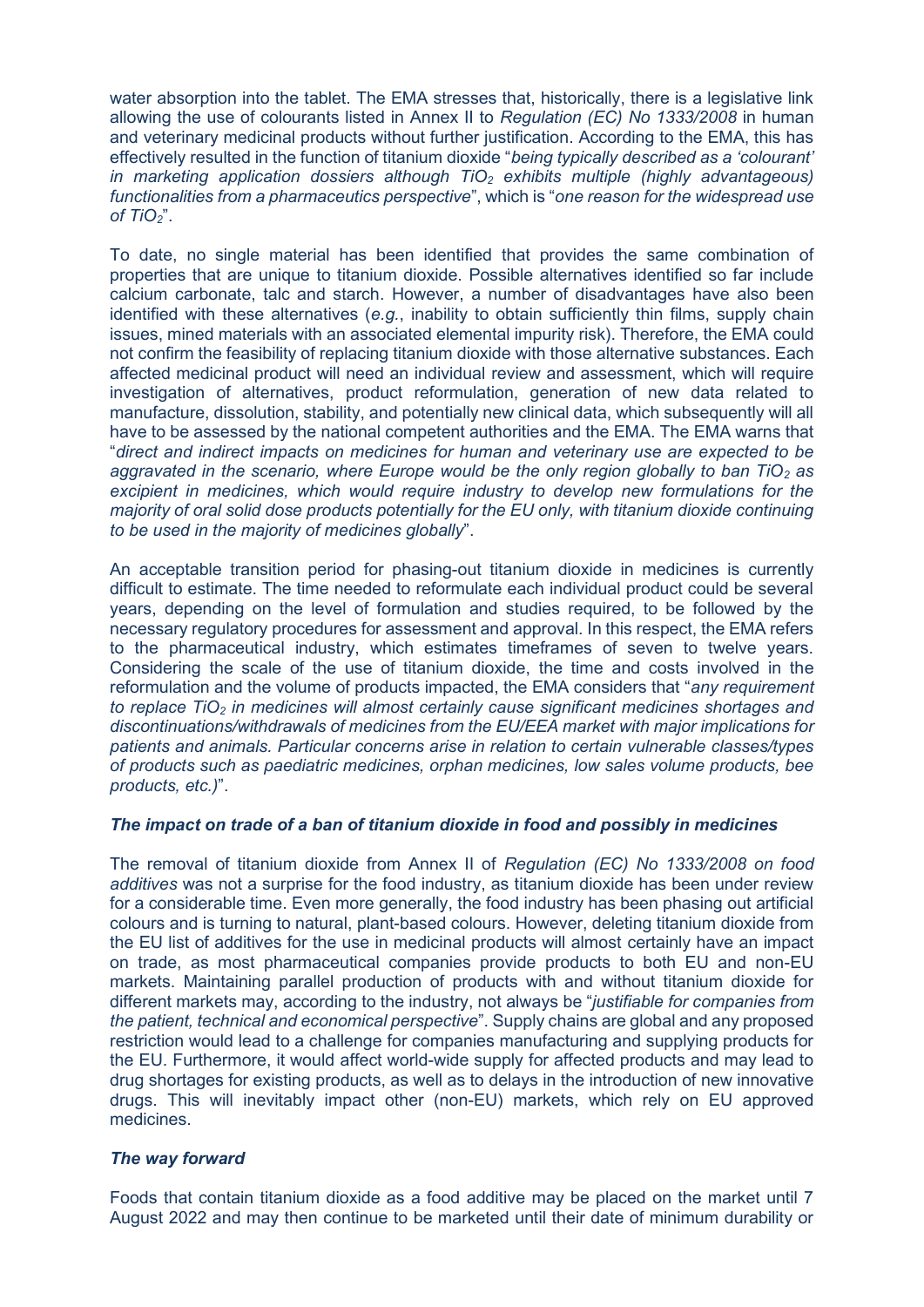*'use by'* date. The Commission, together with the EMA, will re-evaluate the situation regarding titanium dioxide in medicines in the near future. In this regard, Article 3 of *Regulation (EU) 2022/63* states that the Commission, following consultation with the EMA, is to review the necessity to maintain titanium dioxide or to delete it from the *Union list of food additives for the exclusive use as colour in medicinal products* in Part B of Annex II to *Regulation (EC) No 1333/2008,* within three years after 7 February 2022.

Recital 18 of *Regulation (EU) 2022/63* provides that this review is to be based on an updated assessment of the EMA, to be performed before 1 April 2024, and is to take into account the progress made during this period to develop alternatives to titanium dioxide in medicinal products both for new products and for replacing it in authorised products, and the possible impacts on quality, safety and efficacy, as well as on the availability of medicinal products. The pharmaceutical industry is, therefore, invited to accelerate the research and development of alternatives to titanium dioxide, and to submit the necessary changes to the terms of the marketing authorisations concerned. However, the timeframes envisaged by the Commission are significantly shorter than the timeframes of seven to twelve years reasonably expected by the pharmaceutical industry to reformulate and approve every product.

Interested stakeholders are advised to carefully monitor developments on titanium dioxide in the EU and to seek adequate legal advice to take action and ensure that their legitimate interests are properly voiced and represented within all relevant *fora*.

# <span id="page-8-0"></span>**Recently adopted EU legislation**

# **Trade Remedies**

• *[Commission Implementing Regulation \(EU\) 2022/116 of 27](https://eur-lex.europa.eu/legal-content/EN/AUTO/?uri=uriserv:OJ.L_.2022.019.01.0022.01.ENG&toc=OJ:L:2022:019:TOC) January 2022 imposing a [definitive anti-dumping duty on imports of acesulfame potassium originating in the](https://eur-lex.europa.eu/legal-content/EN/AUTO/?uri=uriserv:OJ.L_.2022.019.01.0022.01.ENG&toc=OJ:L:2022:019:TOC)  People's Republic of Ch[ina, following an expiry review pursuant to Article](https://eur-lex.europa.eu/legal-content/EN/AUTO/?uri=uriserv:OJ.L_.2022.019.01.0022.01.ENG&toc=OJ:L:2022:019:TOC) 11(2) of [Regulation \(EU\) 2016/1036 of the European Parliament and of the Council](https://eur-lex.europa.eu/legal-content/EN/AUTO/?uri=uriserv:OJ.L_.2022.019.01.0022.01.ENG&toc=OJ:L:2022:019:TOC)*

# **Customs Law**

• *[Regulation \(EU\) 2022/111 of the European Parliament and of the Council of 25](https://eur-lex.europa.eu/legal-content/EN/AUTO/?uri=uriserv:OJ.L_.2022.019.01.0001.01.ENG&toc=OJ:L:2022:019:TOC) January [2022 amending Regulation \(EU\) 2019/216 as regards the Union tariff rate quota for](https://eur-lex.europa.eu/legal-content/EN/AUTO/?uri=uriserv:OJ.L_.2022.019.01.0001.01.ENG&toc=OJ:L:2022:019:TOC)  [high-quality beef from Paraguay](https://eur-lex.europa.eu/legal-content/EN/AUTO/?uri=uriserv:OJ.L_.2022.019.01.0001.01.ENG&toc=OJ:L:2022:019:TOC)*

# **Food Law**

- *[Commission Delegated Regulation \(EU\) 2022/126](https://eur-lex.europa.eu/legal-content/EN/AUTO/?uri=uriserv:OJ.L_.2022.020.01.0052.01.ENG&toc=OJ:L:2022:020:TOC) of 7 December 2021 supplementing [Regulation \(EU\) 2021/2115 of the European Parliament and of the Council with](https://eur-lex.europa.eu/legal-content/EN/AUTO/?uri=uriserv:OJ.L_.2022.020.01.0052.01.ENG&toc=OJ:L:2022:020:TOC)  [additional requirements for certain types of intervention specified by Member States in](https://eur-lex.europa.eu/legal-content/EN/AUTO/?uri=uriserv:OJ.L_.2022.020.01.0052.01.ENG&toc=OJ:L:2022:020:TOC)  [their CAP Strategic Plans for the period 2023 to 2027 under that Regulation as well as](https://eur-lex.europa.eu/legal-content/EN/AUTO/?uri=uriserv:OJ.L_.2022.020.01.0052.01.ENG&toc=OJ:L:2022:020:TOC)  [rules on the ratio for the good agricultural and environmental condition \(GAEC\)](https://eur-lex.europa.eu/legal-content/EN/AUTO/?uri=uriserv:OJ.L_.2022.020.01.0052.01.ENG&toc=OJ:L:2022:020:TOC)  [standard](https://eur-lex.europa.eu/legal-content/EN/AUTO/?uri=uriserv:OJ.L_.2022.020.01.0052.01.ENG&toc=OJ:L:2022:020:TOC) 1*
- *[Commission Implementing Regulation \(EU\) 2022/129 of 21](https://eur-lex.europa.eu/legal-content/EN/AUTO/?uri=uriserv:OJ.L_.2022.020.01.0197.01.ENG&toc=OJ:L:2022:020:TOC) December 2021 laying [down rules for types of intervention concerning oilseeds, cotton and by-products of](https://eur-lex.europa.eu/legal-content/EN/AUTO/?uri=uriserv:OJ.L_.2022.020.01.0197.01.ENG&toc=OJ:L:2022:020:TOC)  [wine making under Regulation \(EU\) 2021/2115 of the European Parliament and of the](https://eur-lex.europa.eu/legal-content/EN/AUTO/?uri=uriserv:OJ.L_.2022.020.01.0197.01.ENG&toc=OJ:L:2022:020:TOC)  [Council and for the information, publicity and visibility requirements relating to Union](https://eur-lex.europa.eu/legal-content/EN/AUTO/?uri=uriserv:OJ.L_.2022.020.01.0197.01.ENG&toc=OJ:L:2022:020:TOC)  [support and the CAP Strategic Plans](https://eur-lex.europa.eu/legal-content/EN/AUTO/?uri=uriserv:OJ.L_.2022.020.01.0197.01.ENG&toc=OJ:L:2022:020:TOC)*
- *[Commission Implementing Regulation \(EU\) 2022/114 of 26](https://eur-lex.europa.eu/legal-content/EN/AUTO/?uri=uriserv:OJ.L_.2022.019.01.0011.01.ENG&toc=OJ:L:2022:019:TOC) January 2022 granting a [Union authorisation for the single biocidal prod](https://eur-lex.europa.eu/legal-content/EN/AUTO/?uri=uriserv:OJ.L_.2022.019.01.0011.01.ENG&toc=OJ:L:2022:019:TOC)uct 'SchwabEX-Guard' ( [1](https://eur-lex.europa.eu/legal-content/EN/TXT/?uri=OJ:L:2022:019:TOC#TN1) )*